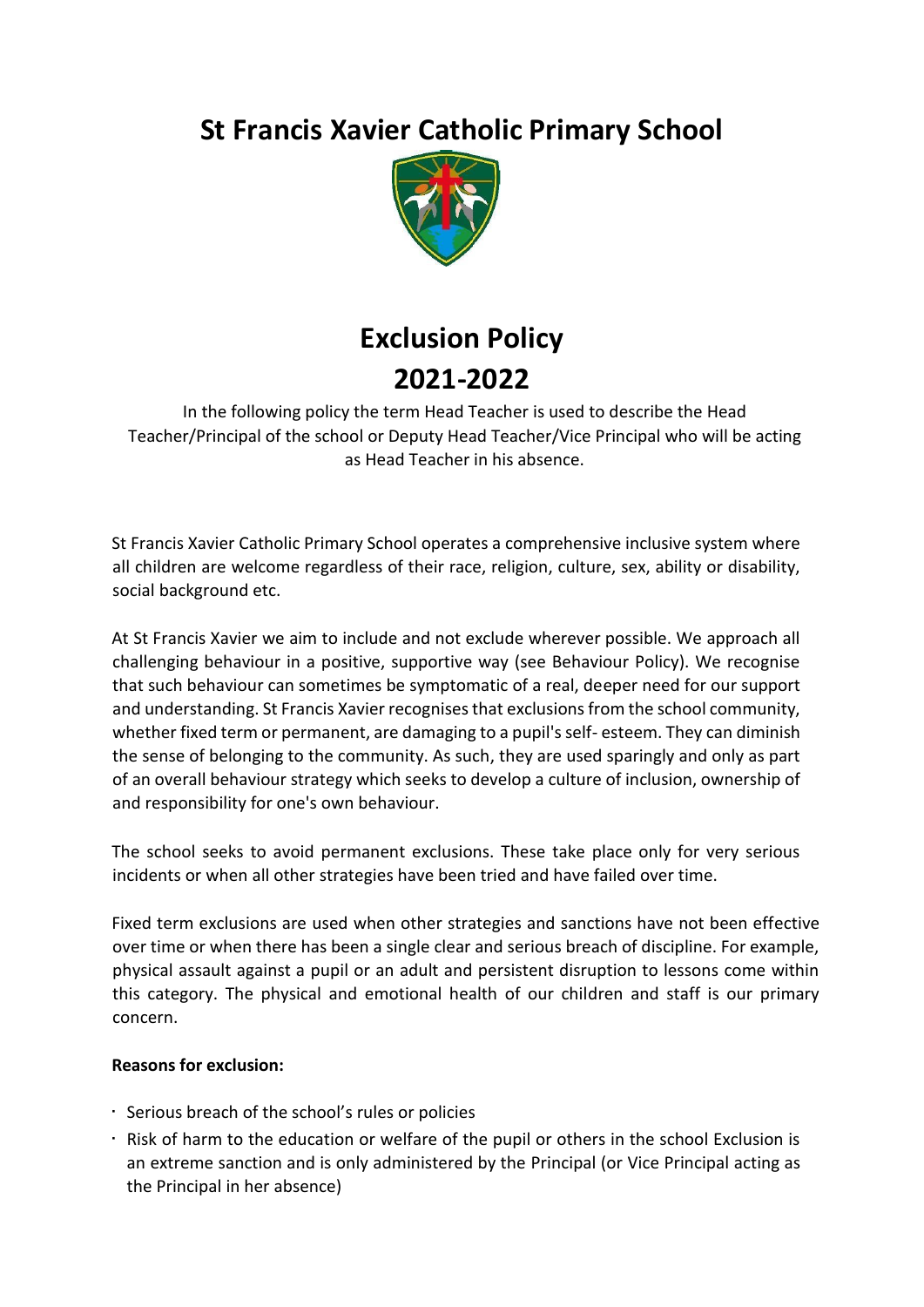It will generally be as a result of a serious outburst of aggression, physical assault, racist or abusive behaviour towards self, others or school property. However, there are cases when a child with specific behavioural needs has had a cumulative effect on the learning of others. In order to address these needs, and to ensure that the learning of the majority is protected, the school may have no other option but to exclude.

At times the Head Teacher will decide not to use the extreme sanction of an exclusion but will decide that a Pastoral Support Plan should be drawn up to try avoid the sanction of an exclusion in the future. This might be accompanied by an internal exclusion.

# **Fixed term (Temporary) exclusion**

A fixed term exclusion will be for the shortest time necessary.

# **Persistent or cumulative problems**

Exclusion for a period of time from half a day to 5 days for persistent or cumulative problems would be imposed only when the school had already offered and implemented a range of support and behaviour management strategies. Advice from Sandwell's behaviour support team will be sought.

# **Single incident**

Temporary exclusion (fixed term) may be used in response to a serious breach of school rules and policies or a disciplinary offence. In such cases the Head Teacher will investigate the incident thoroughly and consider all evidence to support the allegation, taking account of the school's policies.

The pupil will be encouraged to give his/her version of events and the Head Teacher will check whether the incident may have been provoked, for example by bullying or racial harassment.

# **What happens about the child's education during this period?**

For the first 5 days of exclusion, the school is responsible for setting and marking learning for the child to complete at home. It is the parents' responsibility to ensure work is completed at home and returned to the school.

It is during these first 5 days that the parent must ensure that a child is not in a public place, without reasonable justification, during school hours, or they can be prosecuted.

If the exclusion is for longer than 5 days, the school should make provision for the child's fulltime education from the 6th school day.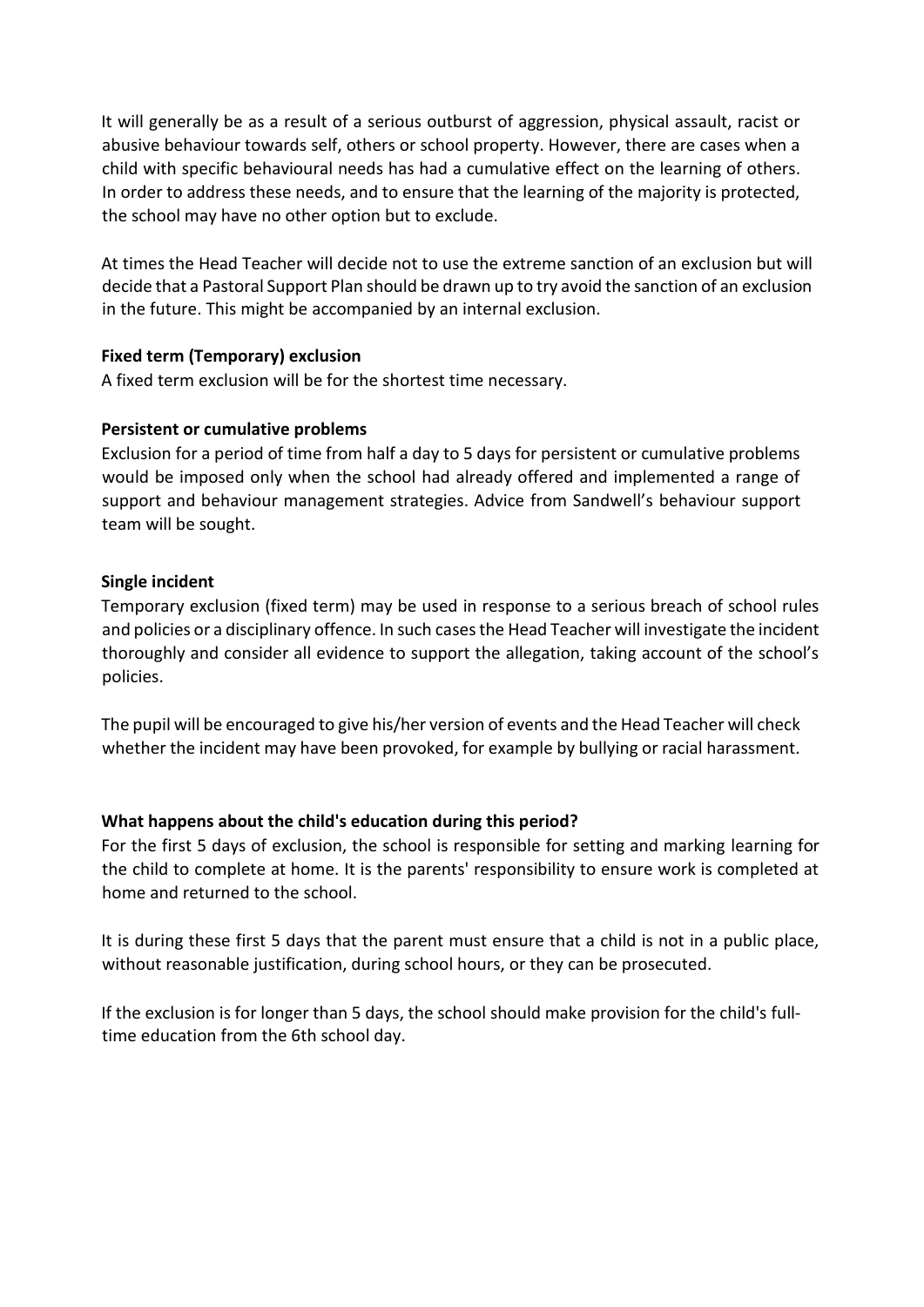#### **Extending a fixed term exclusion**

Sometimes, following further information coming to light, a fixed term exclusion can be extended. If this happens, a letter must be sent to the parents stating the reasons and stating the right to make representations to, or request a meeting with the Academy committee.

# **Lunchtime exclusions**

A child can be excluded at lunchtimes. Lunchtime exclusion is counted as a half day exclusion. If the lunchtime exclusions are continuous, the parent can make representations to the Local Governing Body or request a meeting.

Lunchtime exclusions should not take place for longer than a week.

Children who are entitled to free school meals should still receive their entitlement, i.e. a packed lunch.

# **Permanent exclusion**

A permanent exclusion is a very serious decision.

As with a temporary exclusion, it will follow a range of strategies and be seen as a last resort, or it will be in response to a very serious breach of school rules and policies or a disciplinary offence such as:

- Serious actual or threatened violence against another pupil or a member of staff;
- Possession or use of an illegal drug on school premises;
- Persistent bullying;
- Persistent racial harassment.

#### **The decision to exclude**

If the Head Teacher decides to exclude a pupil he/she will:

- ensure that there is sufficient recorded evidence to support the decision
- $\cdot$  explain the decision to the pupil
- contact the parents, explain the decision and ask that the child be collected
- $\cdot$  send a letter to the parents confirming the reasons for the exclusion, whether it is a permanent or temporary exclusion;
- the length of the exclusion and any terms or conditions agreed for the pupil's return;
- in cases of more than a day's exclusion, ensure that appropriate work is set and that arrangements are in place for it to be marked;
- plan how to address the pupil's needs and integration back into their class on his/her return;
- plan a meeting with parents and pupil on his/her return.

#### **Safeguarding**

An exclusion will not be enforced if doing so may put the safety of the pupil at risk. In cases where parents will not comply, by, for example, refusing to collect the child, the child's welfare is the priority.

In this situation, depending on the reason for exclusion, the school may consider an internal exclusion until the end of the day, implementing the original exclusion decision from the time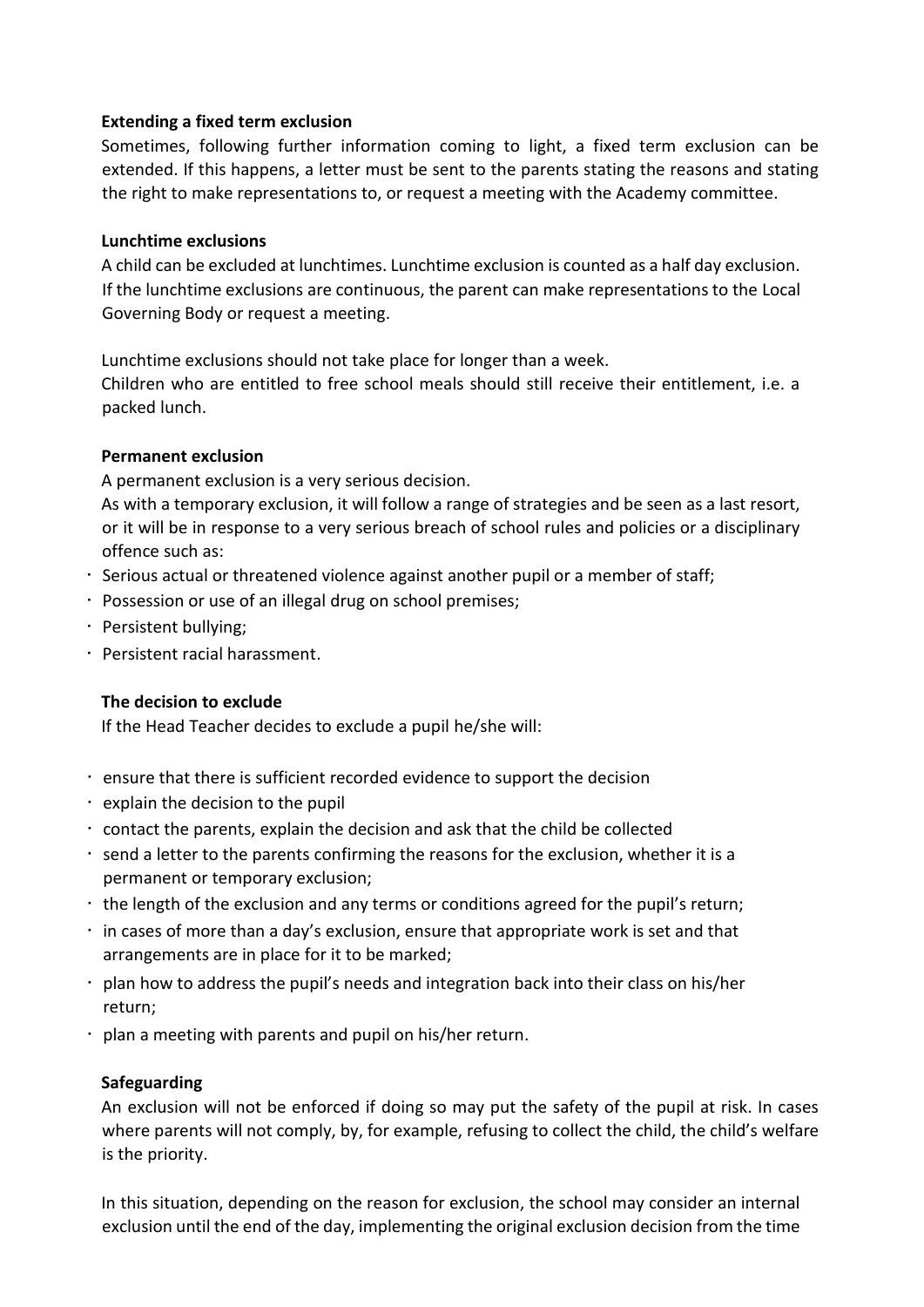the child is collected from school, or, in more severe circumstances the school may contact Social Services and/or the Police to safely take the pupil off site.

In circumstances where a pupil is excluded from school, all staff should be aware of the range of risk factors which increase the likelihood of involvement in serious violence, such as being male, having been frequently absent or permanently excluded from school, having experienced child maltreatment and having been involved in offending, such as theft or robbery. Advice for schools and colleges is provided in the [Home Office's Preventing youth](https://www.gov.uk/government/publications/advice-to-schools-and-colleges-on-gangs-and-youth-violence)  [violence and gang involvement](https://www.gov.uk/government/publications/advice-to-schools-and-colleges-on-gangs-and-youth-violence) and its [Criminal exploitation of children and vulnerable adults:](https://www.gov.uk/government/publications/criminal-exploitation-of-children-and-vulnerable-adults-county-lines)  [county lines guidance.](https://www.gov.uk/government/publications/criminal-exploitation-of-children-and-vulnerable-adults-county-lines) 

Safeguarding checks will be carried out by members of school staff in the event of a child being excluded from school. The frequency of these checks will depend on the length of exclusion and vulnerability of the young person.

#### **Behaviour outside school**

Pupils' behaviour outside school on school business e.g. on school trips, at sports fixtures, is subject to the school's behaviour policy. Unacceptable behaviour in such circumstances will be dealt with as if it had taken place in school.

# **Pupils with special educational needs and disabled pupils**

The school must take account of any special educational needs when considering whether or not to exclude a pupil. We have a legal duty under the Disability Discrimination Act not to discriminate against disabled pupils by excluding them from school for behaviour related to their disability.

The Head Teacher should ensure that reasonable steps have been taken by the school to respond to a pupil's disability so the pupil is not treated less favourably for reasons related to the disability.

#### **Marking attendance registers following exclusion**

When a pupil is excluded temporarily, he/she should be marked as absent using Code E.

# **Removal from the school for other reasons**

The Head Teacher may send a pupil home, after consultation with that pupil's parents and a health professional as appropriate, if the pupil poses an immediate and serious risk to the health and safety of other pupils and staff, for example because of a diagnosed illness such as a notifiable disease.

- This is not an exclusion and should be for the shortest possible time.

#### **PROCEDURE OF APPEAL**

#### **Fixed Term Exclusion**

Parents have the right to make representations about the decision to the SCHOOL'S Local Governing Body. Parents who wish to make representations must contact the **Chair of the Local Governing Body** via the school office, as soon as possible. Whilst the Academy Committee has no power to direct re-instatement, they must consider any representations made and may place a copy of their findings on the child's school record.